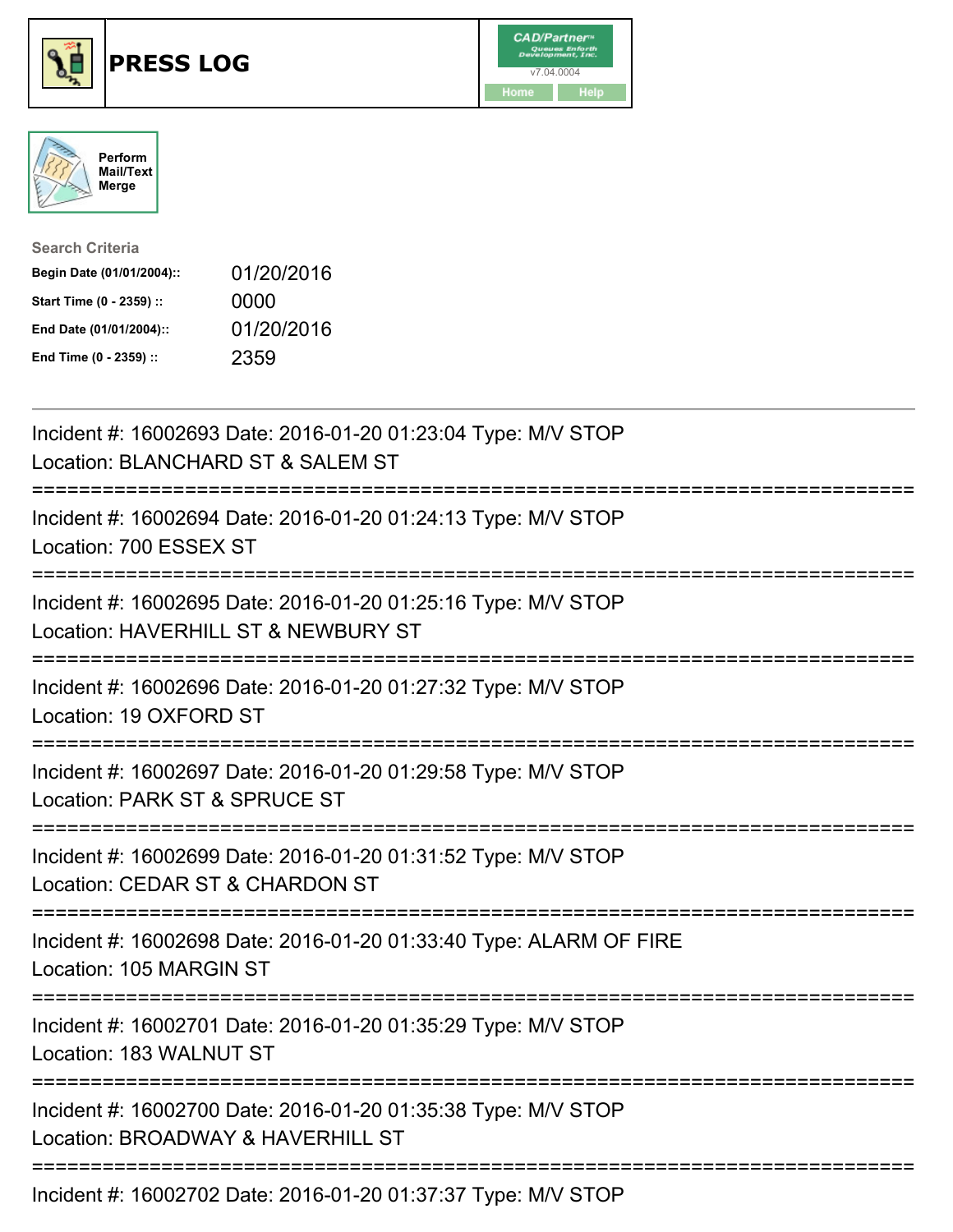| Location: ESSEX ST & LAWRENCE ST<br>:=========================                                                                          |
|-----------------------------------------------------------------------------------------------------------------------------------------|
| Incident #: 16002703 Date: 2016-01-20 01:38:29 Type: M/V STOP<br>Location: INMAN ST & S BROADWAY                                        |
| Incident #: 16002704 Date: 2016-01-20 01:41:28 Type: SPECIAL CHECK<br>Location: HESS / BROADWAY<br>==================================== |
| Incident #: 16002705 Date: 2016-01-20 01:42:40 Type: M/V STOP<br>Location: BAILEY ST & PARKER ST                                        |
| Incident #: 16002706 Date: 2016-01-20 01:44:43 Type: M/V STOP<br>Location: BAILEY ST & BLANCHARD ST                                     |
| Incident #: 16002708 Date: 2016-01-20 01:46:15 Type: M/V STOP<br>Location: MASON ST & WATER ST                                          |
| Incident #: 16002707 Date: 2016-01-20 01:46:26 Type: M/V STOP<br>Location: BAILEY ST & S UNION ST                                       |
| Incident #: 16002709 Date: 2016-01-20 01:47:40 Type: M/V STOP<br>Location: LOWELL ST & OXFORD ST                                        |
| Incident #: 16002710 Date: 2016-01-20 01:49:06 Type: M/V STOP<br>Location: BENNINGTON ST & LAWRENCE ST                                  |
| Incident #: 16002711 Date: 2016-01-20 02:03:25 Type: NEIGHBOR PROB<br>Location: 77 S UNION ST #212                                      |
| Incident #: 16002712 Date: 2016-01-20 02:16:41 Type: M/V STOP<br>Location: 170 MT VERNON ST                                             |
| Incident #: 16002713 Date: 2016-01-20 02:19:43 Type: M/V STOP<br>Location: 24 MEDFORD ST                                                |
| Incident #: 16002714 Date: 2016-01-20 02:20:29 Type: M/V STOP<br><b>Location: SALEM</b>                                                 |
| Incident #: 16002715 Date: 2016-01-20 02:21:38 Type: M/V STOP<br>Location: BROADWAY & TREMONT ST                                        |
| Incident #: 16002716 Date: 2016-01-20 02:24:07 Type: M/V STOP                                                                           |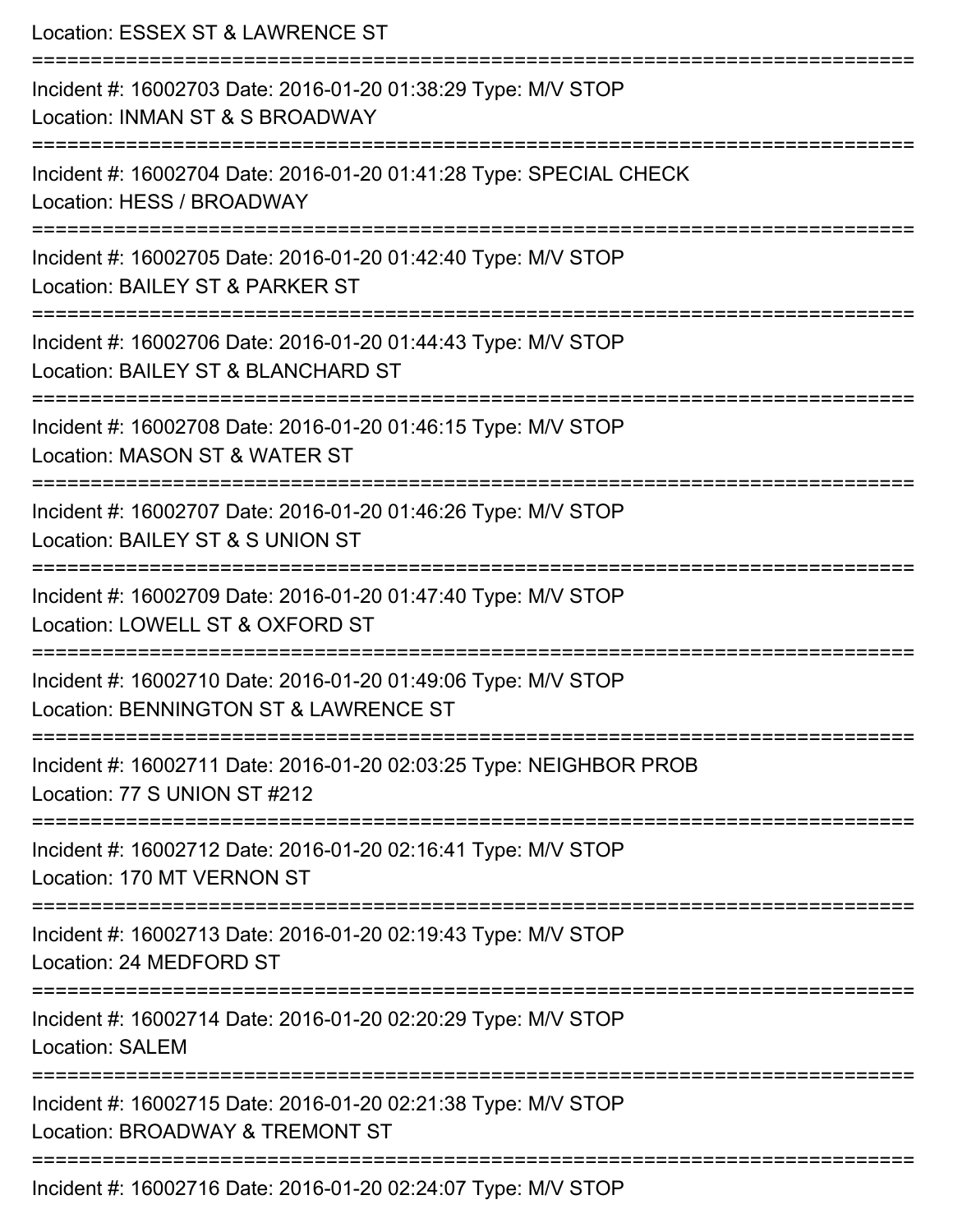=========================================================================== Incident #: 16002717 Date: 2016-01-20 02:24:18 Type: DISTURBANCE Location: 465 BROADWAY =========================================================================== Incident #: 16002718 Date: 2016-01-20 02:25:52 Type: ALARMS Location: TD BANKNORTH MA / 305 S BROADWAY =========================================================================== Incident #: 16002719 Date: 2016-01-20 02:28:44 Type: ALARM/BURG Location: NECC / 360 MERRIMACK ST FL 3 =========================================================================== Incident #: 16002720 Date: 2016-01-20 02:32:11 Type: ALARM OF FIRE Location: 322 HIGH ST FL 1 =========================================================================== Incident #: 16002721 Date: 2016-01-20 02:52:19 Type: SUS PERS/MV Location: BROADWAY & PARK ST =========================================================================== Incident #: 16002722 Date: 2016-01-20 03:06:20 Type: M/V STOP Location: FRANKLIN ST & LOWELL ST =========================================================================== Incident #: 16002723 Date: 2016-01-20 03:26:09 Type: M/V STOP Location: LOWELL ST & MARGIN ST =========================================================================== Incident #: 16002724 Date: 2016-01-20 03:42:52 Type: M/V STOP Location: ESSEX ST & MEDFORD ST =========================================================================== Incident #: 16002725 Date: 2016-01-20 03:45:09 Type: M/V STOP Location: WATER ST & MEDFORD ST =========================================================================== Incident #: 16002726 Date: 2016-01-20 03:48:58 Type: ALARMS Location: 304 JACKSON ST =========================================================================== Incident #: 16002727 Date: 2016-01-20 03:49:02 Type: M/V STOP Location: DOYLE ST & WATER ST =========================================================================== Incident #: 16002728 Date: 2016-01-20 03:50:43 Type: M/V STOP Location: TREMONT ST & WEST ST =========================================================================== Incident #: 16002729 Date: 2016-01-20 03:53:11 Type: ALARMS Location: NECC / 360 MERRIMACK ST =========================================================================== Incident #: 16002730 Date: 2016-01-20 04:08:35 Type: M/V STOP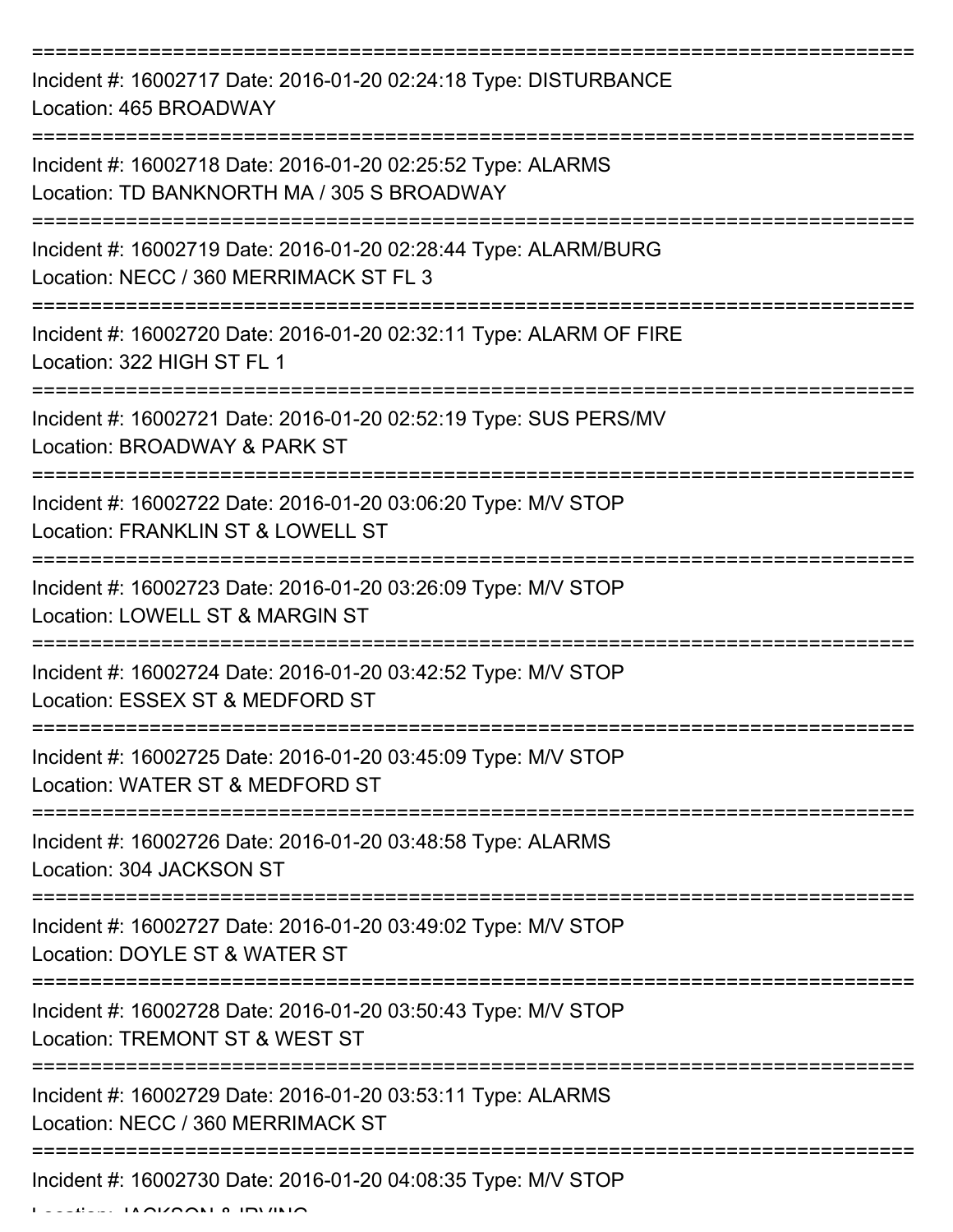| Incident #: 16002731 Date: 2016-01-20 04:31:09 Type: ALARMS<br>Location: BOSTON MARKET / 435 WINTHROP AV     |
|--------------------------------------------------------------------------------------------------------------|
| Incident #: 16002732 Date: 2016-01-20 05:04:05 Type: LOUD NOISE<br>Location: 77 S UNION ST #110              |
| Incident #: 16002733 Date: 2016-01-20 05:10:44 Type: ABAND MV<br>Location: 30 WELLS ST                       |
| Incident #: 16002734 Date: 2016-01-20 05:24:28 Type: EXTRA SURVEIL<br>Location: 435 WINTHROP AV              |
| Incident #: 16002736 Date: 2016-01-20 05:45:38 Type: M/V STOP<br>Location: ERVING AV & LAWRENCE ST           |
| Incident #: 16002735 Date: 2016-01-20 05:47:25 Type: THREATS<br>Location: 362 AMES ST                        |
| Incident #: 16002737 Date: 2016-01-20 06:09:47 Type: ALARMS<br>Location: VECINA BEAUTY SUPPLY / 196 BROADWAY |
| Incident #: 16002738 Date: 2016-01-20 06:23:12 Type: M/V STOP<br>Location: FALLS BRIDGE / null               |
| Incident #: 16002739 Date: 2016-01-20 06:38:49 Type: MEDIC SUPPORT<br>Location: 273 S BROADWAY FL 2          |
| Incident #: 16002740 Date: 2016-01-20 06:48:08 Type: M/V STOP<br>Location: 14 BROADWAY                       |
| Incident #: 16002741 Date: 2016-01-20 07:00:27 Type: VIO CITY ORD<br>Location: 14 CAMBRIDGE ST               |
| Incident #: 16002742 Date: 2016-01-20 07:05:38 Type: M/V STOP<br>Location: 205 BROADWAY                      |
| Incident #: 16002743 Date: 2016-01-20 07:14:01 Type: MEDIC SUPPORT<br>Location: 153 ANDOVER ST FL 2          |
| Incident #: 16002744 Date: 2016-01-20 07:27:20 Type: STOL/MV/PAS                                             |

Location: 2 CAMELLA TEOLI WY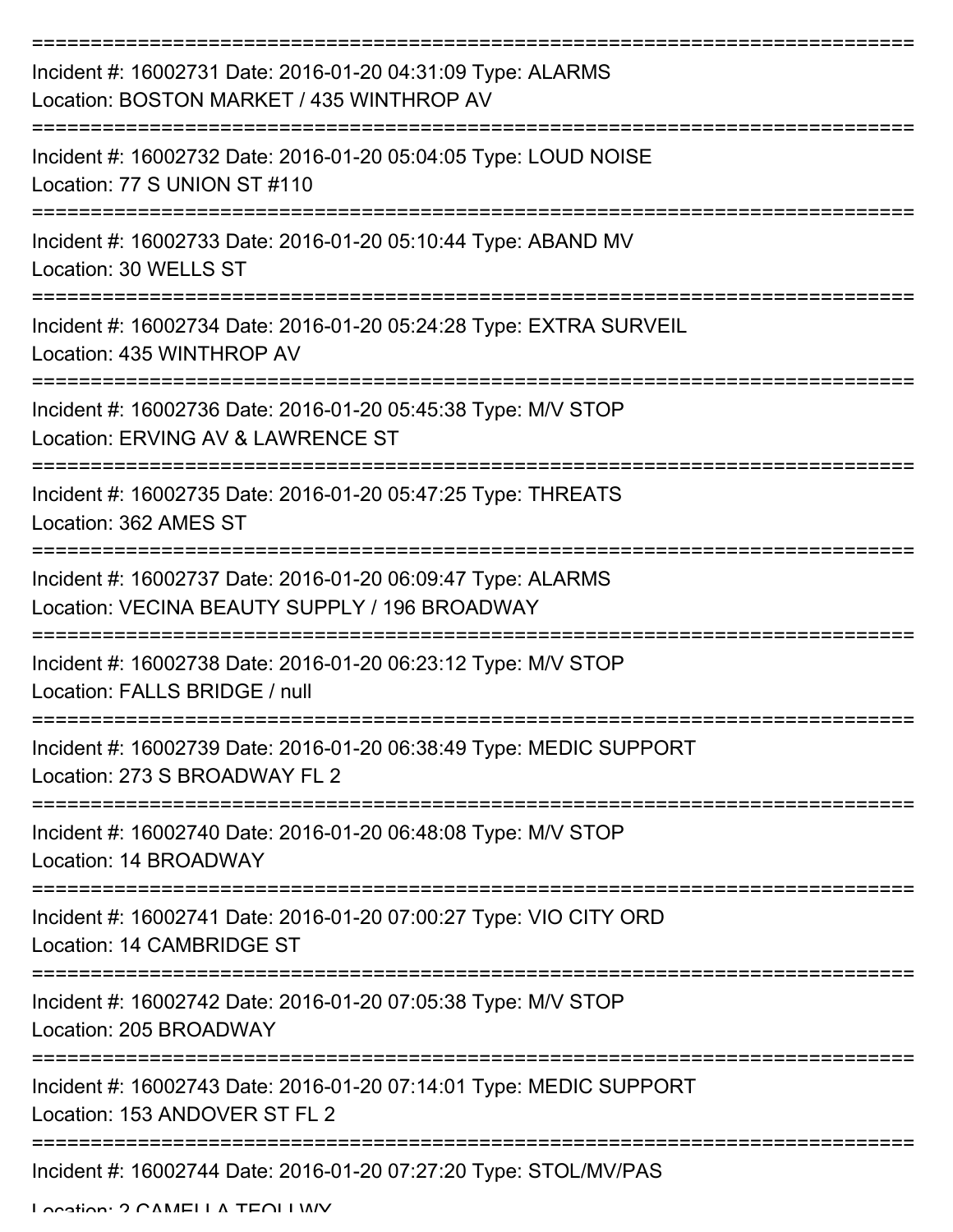| Incident #: 16002745 Date: 2016-01-20 07:35:12 Type: M/V STOP<br>Location: 29 CARVER ST                |
|--------------------------------------------------------------------------------------------------------|
| Incident #: 16002746 Date: 2016-01-20 07:36:13 Type: CLOSE STREET<br>Location: LAWRENCE ST & PARK ST   |
| Incident #: 16002747 Date: 2016-01-20 07:43:32 Type: 209A/SERVE<br><b>Location: 110 TRENTON ST</b>     |
| Incident #: 16002748 Date: 2016-01-20 07:48:48 Type: M/V STOP<br>Location: JACKSON ST & METHUEN ST     |
| Incident #: 16002749 Date: 2016-01-20 07:51:13 Type: COURT DOC SERVE<br>Location: 43 BUSWELL ST        |
| Incident #: 16002751 Date: 2016-01-20 07:57:36 Type: M/V STOP<br>Location: E HAVERHILL ST & ELM ST     |
| Incident #: 16002750 Date: 2016-01-20 07:57:37 Type: CLOSE STREET<br>Location: ORCHARD ST & UNION ST   |
| Incident #: 16002752 Date: 2016-01-20 07:58:13 Type: 209A/SERVE<br>Location: 20 BENNINGTON ST          |
| Incident #: 16002753 Date: 2016-01-20 07:59:34 Type: CLOSE STREET<br>Location: CANAL ST & HAMPSHIRE ST |
| Incident #: 16002754 Date: 2016-01-20 08:01:28 Type: M/V STOP<br>Location: HAMPSHIRE ST & LOWELL ST    |
| Incident #: 16002755 Date: 2016-01-20 08:01:58 Type: M/V STOP<br>Location: COMMON ST & HAMPSHIRE ST    |
| Incident #: 16002756 Date: 2016-01-20 08:29:38 Type: KEEP PEACE<br>Location: 10 LEONARD AV FL 1        |
| Incident #: 16002757 Date: 2016-01-20 08:29:39 Type: M/V STOP<br>Location: BROADWAY & TREMONT ST       |
| Incident #: 16002759 Date: 2016-01-20 08:30:44 Type: M/V STOP<br>$\sqrt{2}$                            |

Location: ABBOTT ST & S UNION ST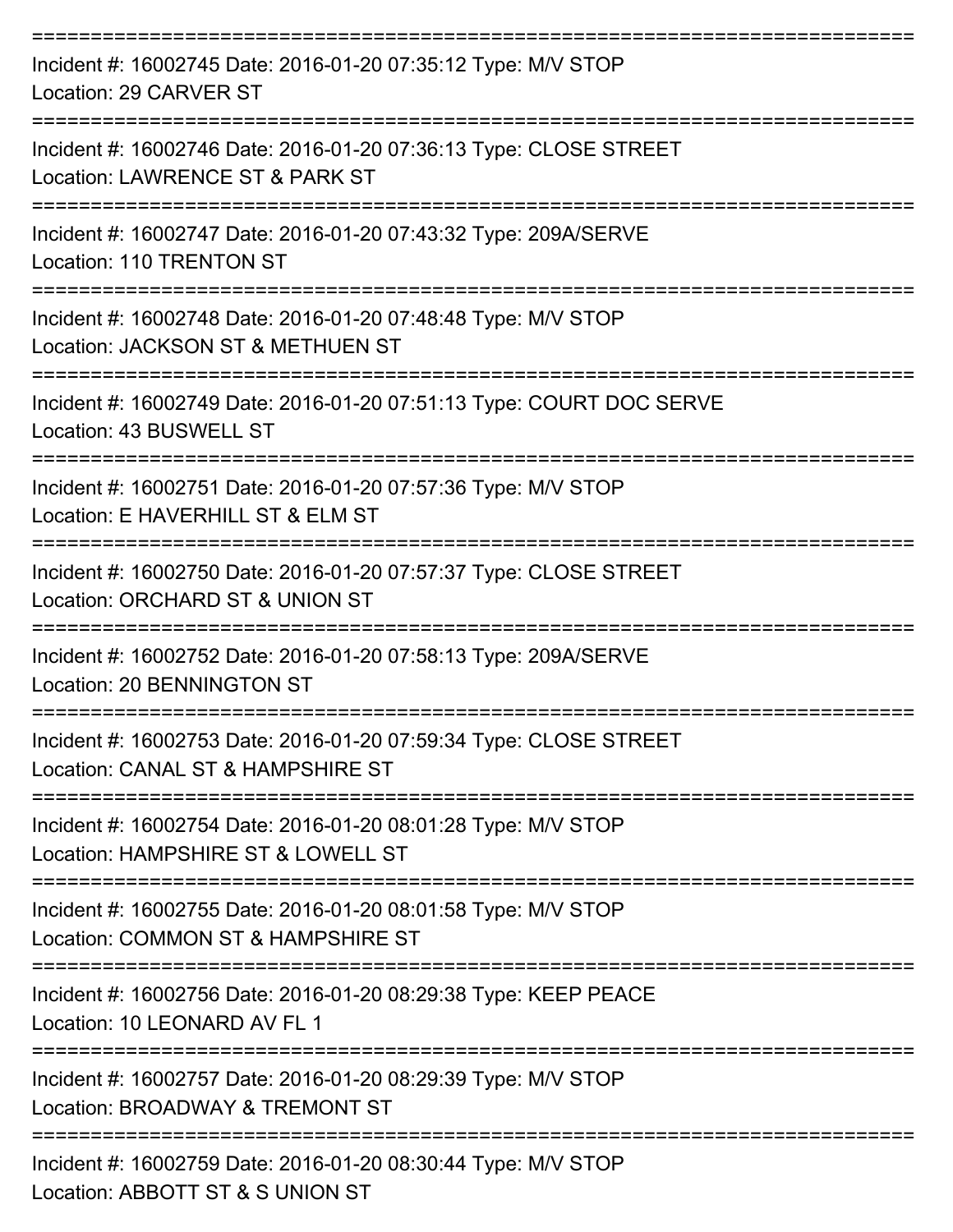| Incident #: 16002758 Date: 2016-01-20 08:33:50 Type: ABAND MV<br>Location: 21 BUSWELL ST                                          |
|-----------------------------------------------------------------------------------------------------------------------------------|
| Incident #: 16002760 Date: 2016-01-20 08:43:20 Type: M/V STOP<br>Location: BROOK & E HAVERHILL                                    |
| Incident #: 16002761 Date: 2016-01-20 09:02:19 Type: A&B PAST<br>Location: 239 JACKSON ST<br>:=================================== |
| Incident #: 16002762 Date: 2016-01-20 09:08:48 Type: GENERAL SERV<br>Location: HESS / 500 S UNION ST                              |
| Incident #: 16002763 Date: 2016-01-20 09:23:27 Type: DISTURBANCE<br>Location: GRAPHIC LITHO / 130 SHEPARD ST                      |
| Incident #: 16002764 Date: 2016-01-20 09:23:50 Type: SUS PERS/MV<br>Location: 205 BROADWAY                                        |
| Incident #: 16002765 Date: 2016-01-20 09:31:27 Type: THREATS<br>Location: YMCA / 40 LAWRENCE ST                                   |
| Incident #: 16002766 Date: 2016-01-20 09:45:35 Type: MISSING PERS<br>Location: 204 LAWRENCE ST #1                                 |
| Incident #: 16002767 Date: 2016-01-20 10:15:06 Type: 209A/SERVE<br>Location: 15 WEBSTER CT                                        |
| Incident #: 16002768 Date: 2016-01-20 10:15:41 Type: ASSSIT OTHER PD<br>Location: 240 WATER ST #D                                 |
| Incident #: 16002769 Date: 2016-01-20 10:25:18 Type: TOW/REPOSSED<br>Location: 92 CROSS ST                                        |
| Incident #: 16002770 Date: 2016-01-20 10:30:45 Type: SPECIAL CHECK<br>Location: 3 MELROSE ST                                      |
| Incident #: 16002771 Date: 2016-01-20 10:31:30 Type: M/V STOP<br>Location: 0 AMESBURY ST                                          |
| Incident #: 16002772 Date: 2016-01-20 10:33:22 Type: SUS PERS/MV<br>Location: 474 HAMPSHIRE ST                                    |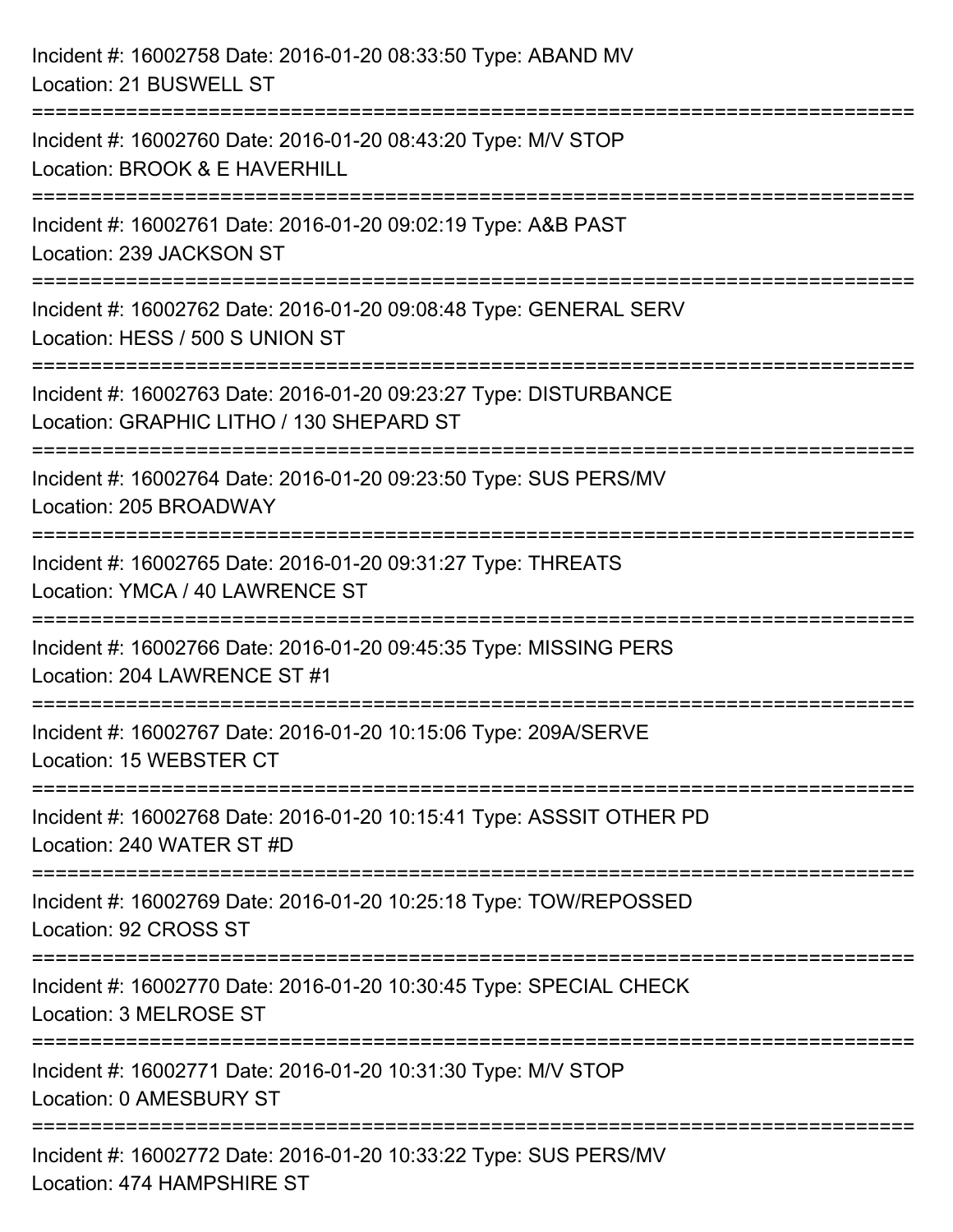| Incident #: 16002773 Date: 2016-01-20 10:37:34 Type: 209A/SERVE<br><b>Location: 40 PLEASANT ST</b>                    |
|-----------------------------------------------------------------------------------------------------------------------|
| Incident #: 16002775 Date: 2016-01-20 10:38:46 Type: GUN CALL<br>Location: 92 HAVERHILL ST FL 1                       |
| Incident #: 16002774 Date: 2016-01-20 10:38:48 Type: SPECIAL CHECK<br>Location: 312 WATER ST                          |
| Incident #: 16002776 Date: 2016-01-20 10:50:45 Type: SPECIAL CHECK<br>Location: 27 WARREN ST                          |
| Incident #: 16002777 Date: 2016-01-20 10:51:59 Type: M/V STOP<br>Location: BROADWAY & WATER ST<br>----------------    |
| Incident #: 16002779 Date: 2016-01-20 10:52:43 Type: ANIMAL COMPL<br>Location: 41 MEDFORD ST                          |
| Incident #: 16002778 Date: 2016-01-20 10:53:38 Type: M/V STOP<br>Location: 368 BROADWAY<br>========================== |
| Incident #: 16002780 Date: 2016-01-20 10:55:57 Type: SPECIAL CHECK<br>Location: 50 AMES ST                            |
| Incident #: 16002781 Date: 2016-01-20 10:58:32 Type: M/V STOP<br>Location: COMMON ST & HAMPSHIRE ST                   |
| Incident #: 16002782 Date: 2016-01-20 11:02:33 Type: M/V STOP<br>Location: 114 LIQUORS / 80 WINTHROP AV               |
| Incident #: 16002783 Date: 2016-01-20 11:03:38 Type: M/V STOP<br>Location: S UNION ST & WINTHROP AV                   |
| Incident #: 16002784 Date: 2016-01-20 11:08:32 Type: GENERAL SERV<br>Location: 70 N PARISH RD                         |
| Incident #: 16002785 Date: 2016-01-20 11:10:31 Type: M/V STOP<br>Location: 87 CROSS ST                                |
| Incident #: 16002786 Date: 2016-01-20 11:13:29 Type: AUTO ACC/UNK PI<br>Location: 153 NEWBURY ST                      |

===========================================================================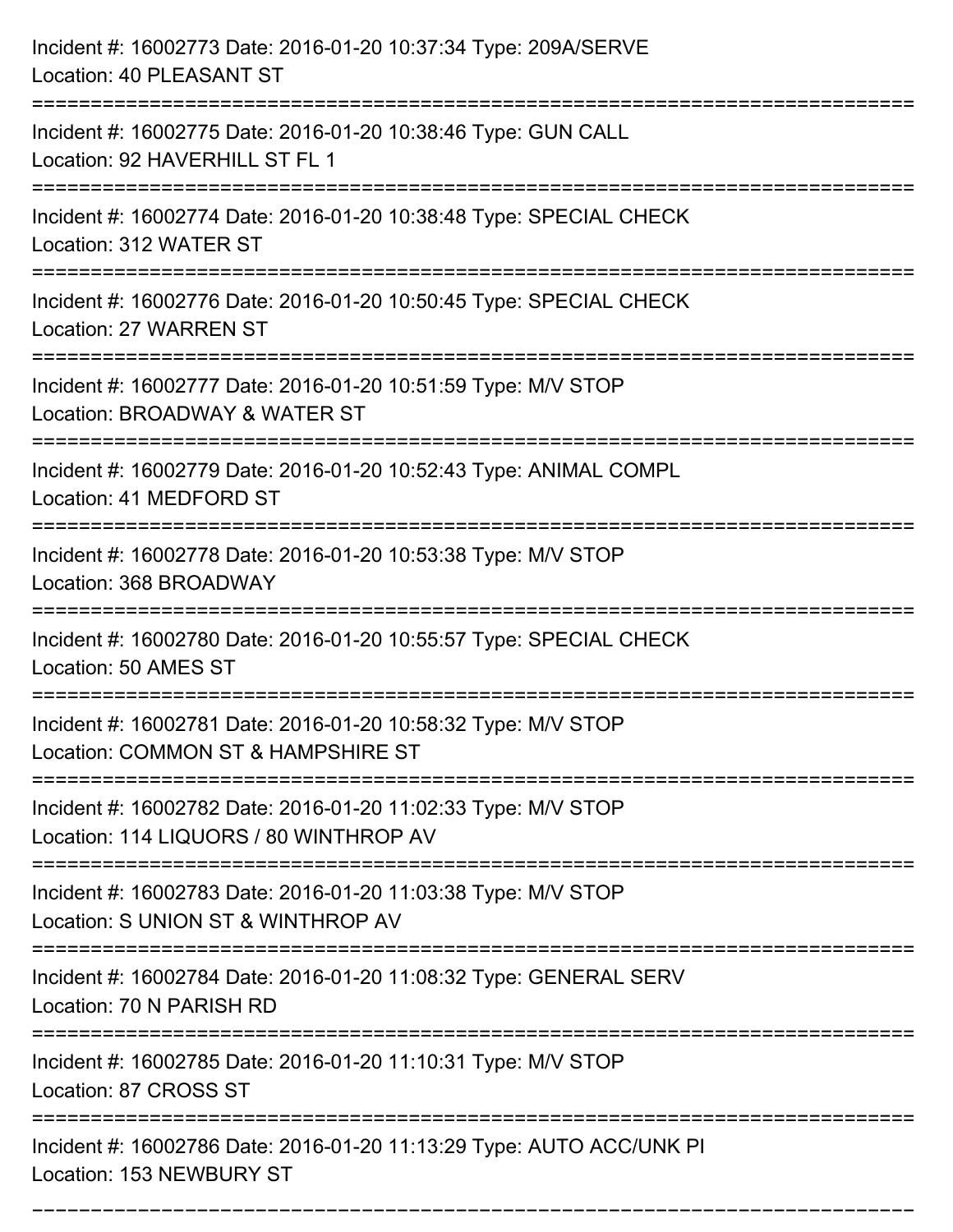| Incident #: 16002787 Date: 2016-01-20 11:14:30 Type: M/V STOP<br>Location: BROADWAY & CONCORD ST<br>===================                      |
|----------------------------------------------------------------------------------------------------------------------------------------------|
| Incident #: 16002790 Date: 2016-01-20 11:15:17 Type: LIC PLATE STO<br>Location: 91 JAMAICA ST                                                |
| Incident #: 16002788 Date: 2016-01-20 11:15:39 Type: SUS PERS/MV<br>Location: BRADFORD ST & HAMPSHIRE ST<br>================================ |
| Incident #: 16002789 Date: 2016-01-20 11:20:08 Type: SPECIAL CHECK<br>Location: 53 BRADFORD ST                                               |
| Incident #: 16002792 Date: 2016-01-20 11:21:53 Type: UNKNOWN PROB<br>Location: 40 LAWRENCE ST<br>==================================          |
| Incident #: 16002791 Date: 2016-01-20 11:22:37 Type: AUTO ACC/NO PI<br>Location: FRANKLIN ST & METHUEN ST                                    |
| Incident #: 16002793 Date: 2016-01-20 11:32:31 Type: SPECIAL CHECK<br>Location: 204 BROADWAY                                                 |
| Incident #: 16002794 Date: 2016-01-20 11:41:16 Type: 209A/SERVE<br>Location: 37 HUDSON AV                                                    |
| Incident #: 16002795 Date: 2016-01-20 11:49:23 Type: 209A/SERVE<br>Location: 54 WALNUT ST                                                    |
| Incident #: 16002796 Date: 2016-01-20 11:53:02 Type: MAL DAMAGE<br><b>Location: 5 DANFORTH ST</b>                                            |
| Incident #: 16002797 Date: 2016-01-20 11:54:43 Type: 209A/SERVE<br>Location: 179 WALNUT ST                                                   |
| Incident #: 16002798 Date: 2016-01-20 11:57:23 Type: 209A/SERVE<br>Location: 209 WALNUT ST                                                   |
| Incident #: 16002799 Date: 2016-01-20 11:59:18 Type: B&E/DWELL/AT<br>Location: 94 FARLEY ST                                                  |
| Incident #: 16002800 Date: 2016-01-20 12:14:52 Type: B&E/MV/PAST<br>Location: 9 MONTROSE AV                                                  |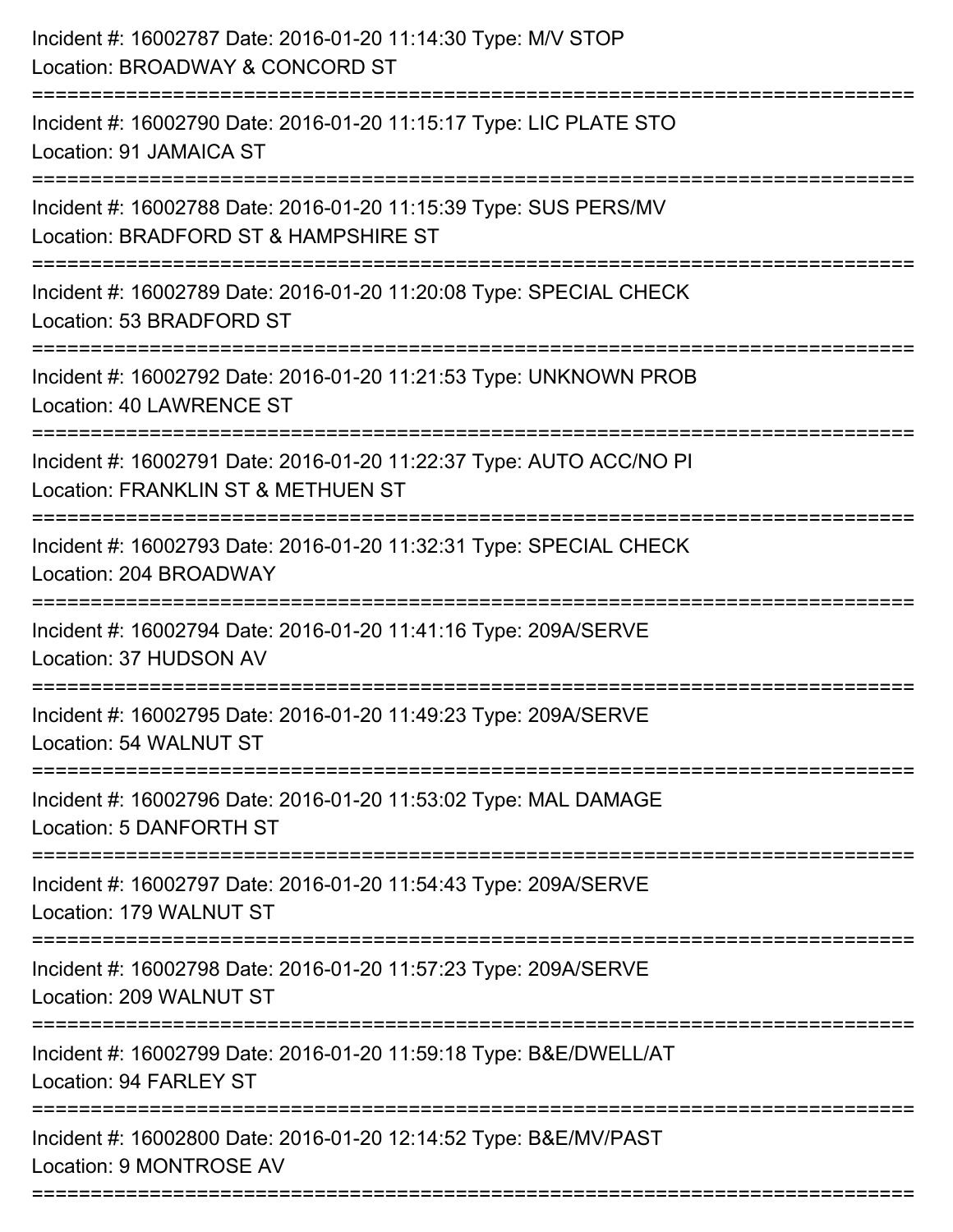Location: 361 HAMPSHIRE ST =========================================================================== Incident #: 16002802 Date: 2016-01-20 12:31:00 Type: INVESTIGATION Location: 90 LOWELL ST =========================================================================== Incident #: 16002803 Date: 2016-01-20 12:33:11 Type: FRAUD Location: 30 MYRTLE CT =========================================================================== Incident #: 16002804 Date: 2016-01-20 12:43:33 Type: DRUG VIO Location: LAWRENCE ST & SARATOGA ST =========================================================================== Incident #: 16002805 Date: 2016-01-20 12:45:29 Type: M/V STOP Location: FLORAL ST & HUDSON AV =========================================================================== Incident #: 16002807 Date: 2016-01-20 12:49:00 Type: ALARM/BURG Location: 167 LAWRENCE ST =========================================================================== Incident #: 16002806 Date: 2016-01-20 12:49:09 Type: SPECIAL CHECK Location: 46 THORNTON ST =========================================================================== Incident #: 16002808 Date: 2016-01-20 12:55:13 Type: SPECIAL CHECK Location: 95 GREENFIELD ST =========================================================================== Incident #: 16002809 Date: 2016-01-20 13:02:16 Type: LARCENY/PAST Location: 59 JACKSON ST =========================================================================== Incident #: 16002810 Date: 2016-01-20 13:08:09 Type: SPECIAL CHECK Location: 2 INTERNATIONAL WY =========================================================================== Incident #: 16002811 Date: 2016-01-20 13:17:47 Type: RECOV/STOL/MV Location: 12 BROMFIELD ST =========================================================================== Incident #: 16002812 Date: 2016-01-20 13:22:00 Type: SPECIAL CHECK Location: 200 COMMON ST =========================================================================== Incident #: 16002813 Date: 2016-01-20 13:35:27 Type: SPECIAL CHECK Location: 59 OAK ST =========================================================================== Incident #: 16002814 Date: 2016-01-20 13:36:45 Type: TOW OF M/V Location: 48 SARATOGA ST ===========================================================================

Incident #: 16002815 Date: 2016 01 2016 01 2016 02028 Type: CONFIS PROPERTY AND INCIDENT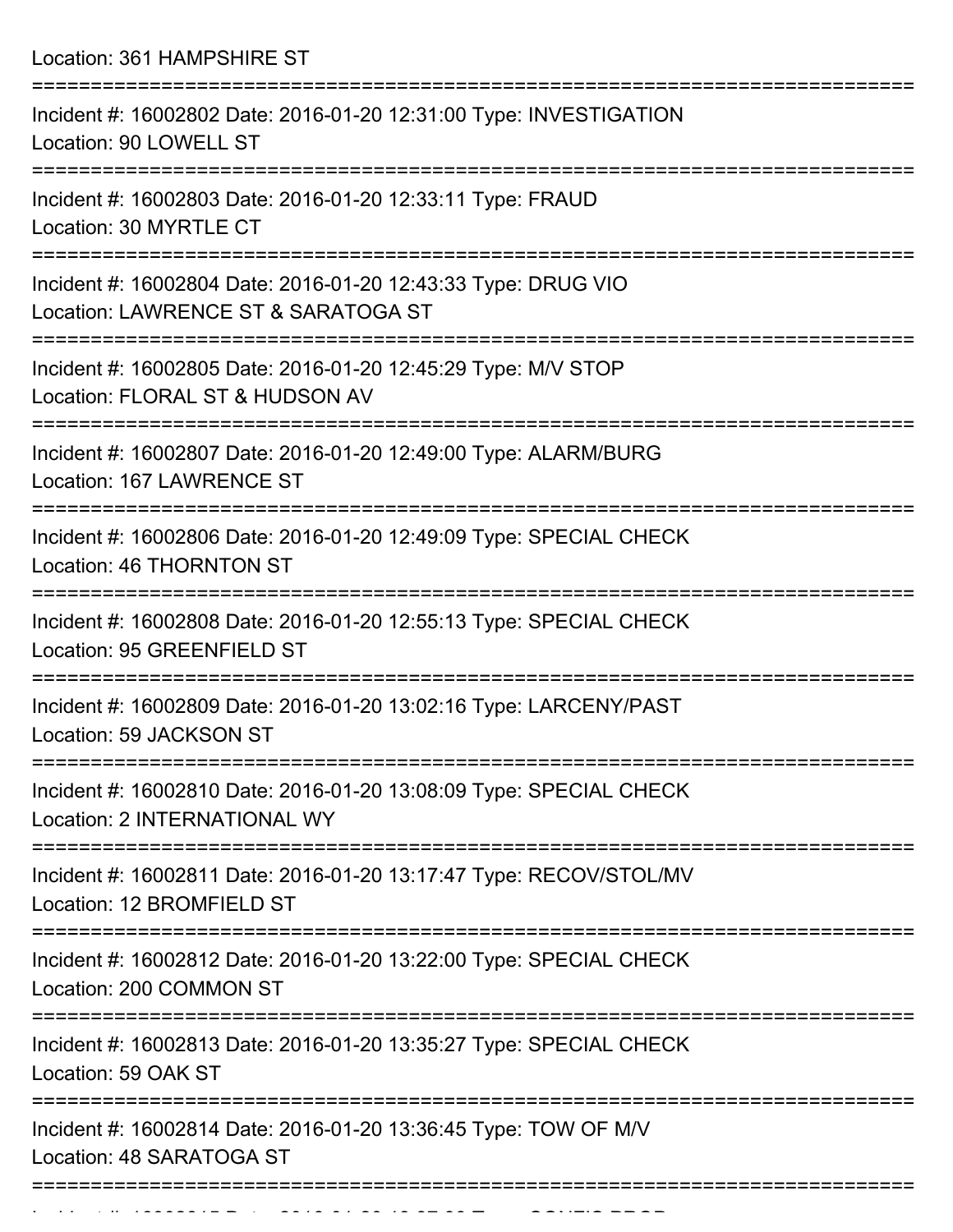Location: 70 N PARISH RD

| Incident #: 16002816 Date: 2016-01-20 13:42:21 Type: SPECIAL CHECK<br>Location: 112 WILLOW ST               |
|-------------------------------------------------------------------------------------------------------------|
| Incident #: 16002817 Date: 2016-01-20 13:46:03 Type: MAL DAMAGE<br>Location: DEMOULAS MARKET / 700 ESSEX ST |
| Incident #: 16002818 Date: 2016-01-20 13:59:29 Type: TOW OF M/V<br>Location: APPLETON ST & ESSEX ST         |
| Incident #: 16002819 Date: 2016-01-20 14:15:24 Type: MEDIC SUPPORT<br>Location: 86 DORCHESTER ST FL 3       |
| Incident #: 16002820 Date: 2016-01-20 14:18:53 Type: ALARM/BURG<br>Location: 468 N CANAL ST                 |
| Incident #: 16002821 Date: 2016-01-20 14:28:24 Type: MEDIC SUPPORT<br>Location: 176 WALNUT ST FL 1          |
| Incident #: 16002822 Date: 2016-01-20 14:33:07 Type: SUS PERS/MV<br>Location: 46 KENDALL ST                 |
| Incident #: 16002825 Date: 2016-01-20 14:34:32 Type: FRAUD<br>Location: RITE AID PHARMACY / 365 ESSEX ST    |
| Incident #: 16002823 Date: 2016-01-20 14:34:45 Type: CK WELL BEING<br>Location: MONMOUTH ST & THORNDIKE ST  |
| Incident #: 16002824 Date: 2016-01-20 14:45:18 Type: M/V STOP<br>Location: LEBANON ST & WHITE ST            |
| Incident #: 16002826 Date: 2016-01-20 14:52:57 Type: SUS PERS/MV<br>Location: 18 JACKSON ST                 |
| Incident #: 16002827 Date: 2016-01-20 14:53:14 Type: M/V STOP<br>Location: AUBURN ST & HAMPSHIRE            |
| Incident #: 16002829 Date: 2016-01-20 14:57:06 Type: MEDIC SUPPORT<br>Location: 63 LEXINGTON FL 2           |
|                                                                                                             |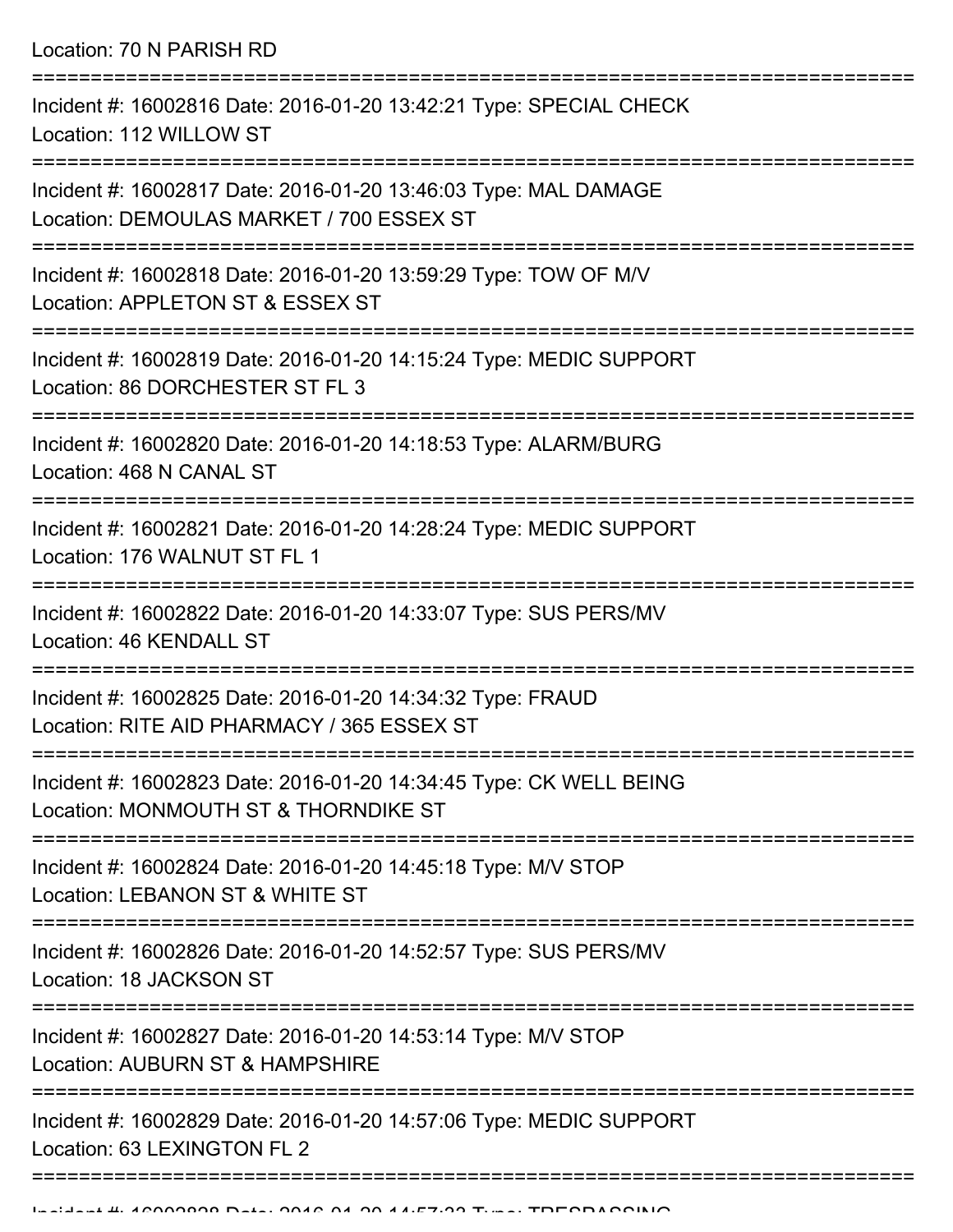| Location: 91 SUMMER ST FL 2                                                                                                        |
|------------------------------------------------------------------------------------------------------------------------------------|
| Incident #: 16002830 Date: 2016-01-20 14:58:51 Type: FRAUD<br>Location: 40 BODWELL ST                                              |
| Incident #: 16002831 Date: 2016-01-20 15:15:03 Type: M/V STOP<br>Location: AMESBURY ST & LOWELL ST<br>============================ |
| Incident #: 16002832 Date: 2016-01-20 16:03:16 Type: VIO CITY ORD<br>Location: 91 EXCHANGE ST                                      |
| Incident #: 16002834 Date: 2016-01-20 16:05:54 Type: ASSSIT OTHER PD<br>Location: 90 LOWELL ST                                     |
| Incident #: 16002833 Date: 2016-01-20 16:06:01 Type: TOW/REPOSSED<br>Location: 681 COMMON ST                                       |
| Incident #: 16002835 Date: 2016-01-20 16:16:01 Type: STOL/MV/PAS<br>Location: 125 JACKSON ST                                       |
| Incident #: 16002837 Date: 2016-01-20 16:20:28 Type: KEEP PEACE<br>Location: 101 SUNSET AV                                         |
| Incident #: 16002836 Date: 2016-01-20 16:23:04 Type: TENANT PROB<br>Location: 65 UNION ST #201                                     |
| Incident #: 16002838 Date: 2016-01-20 17:05:44 Type: ALARMS<br>Location: WEATHERBEE SCHOOL / 75 NEWTON ST                          |
| Incident #: 16002839 Date: 2016-01-20 17:17:51 Type: DISTURBANCE<br>Location: 22 SMITH ST #1                                       |
| Incident #: 16002840 Date: 2016-01-20 17:27:50 Type: MAN DOWN<br>Location: DEJESUS & ASSOCIATES INC. / 272 BROADWAY                |
| Incident #: 16002841 Date: 2016-01-20 17:38:04 Type: M/V STOP<br>Location: BROADWAY & LOWELL ST                                    |
| Incident #: 16002842 Date: 2016-01-20 17:45:41 Type: M/V STOP<br>Location: BOXFORD ST & WINTHROP AV                                |
| Incident #: 16000012 Dete: 2016 01:20:10 17:50:10 Type: MAI CTOD                                                                   |

Incident #: 16002843 Date: 2016-01-20 17:52:10 Type: M/V STOP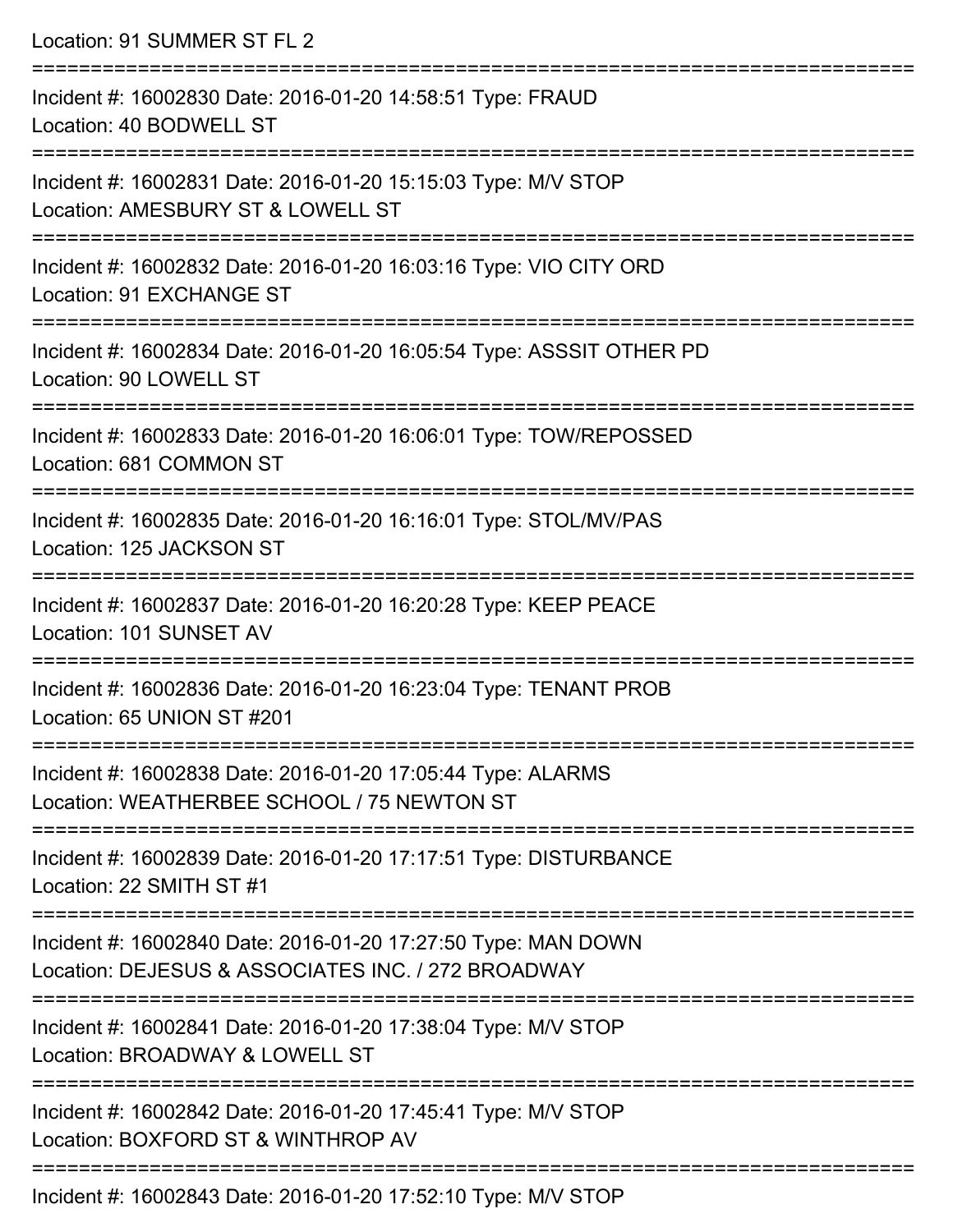| Incident #: 16002844 Date: 2016-01-20 17:53:09 Type: DOMESTIC/PROG<br>Location: 257 BROADWAY #2 FL 1                         |
|------------------------------------------------------------------------------------------------------------------------------|
| Incident #: 16002845 Date: 2016-01-20 18:02:25 Type: DOMESTIC/PROG<br>Location: 257 BROADWAY #2 FL 1                         |
| Incident #: 16002846 Date: 2016-01-20 18:03:48 Type: M/V STOP<br>Location: GROTON ST & S BROADWAY<br>======================= |
| Incident #: 16002847 Date: 2016-01-20 18:05:14 Type: LOUD NOISE<br>Location: 48 SARATOGA ST FL 1                             |
| Incident #: 16002850 Date: 2016-01-20 18:10:47 Type: DISTURBANCE<br>Location: 129 WATER ST FL 1                              |
| Incident #: 16002849 Date: 2016-01-20 18:11:25 Type: VIO CITY ORD<br>Location: 436 HOWARD ST<br>==========================   |
| Incident #: 16002848 Date: 2016-01-20 18:11:28 Type: M/V STOP<br>Location: 252 LAWRENCE ST                                   |
| Incident #: 16002851 Date: 2016-01-20 18:20:26 Type: M/V STOP<br>Location: 700 ESSEX ST                                      |
| Incident #: 16002855 Date: 2016-01-20 18:28:40 Type: MAL DAMAGE<br>Location: 17 FERRY ST                                     |
| Incident #: 16002853 Date: 2016-01-20 18:33:21 Type: M/V STOP<br>Location: BROADWAY & LOWELL ST                              |
| Incident #: 16002852 Date: 2016-01-20 18:33:55 Type: M/V STOP<br>Location: CHESTNUT ST & SHORT ST                            |
| Incident #: 16002854 Date: 2016-01-20 18:35:49 Type: M/V STOP<br>Location: FITZ ST & LAWRENCE ST                             |
| Incident #: 16002856 Date: 2016-01-20 18:48:57 Type: GEN OFFENCES<br>Location: 229 ANDOVER ST                                |
| Incident #: 16002857 Date: 2016-01-20 19:08:14 Type: M/V STOP                                                                |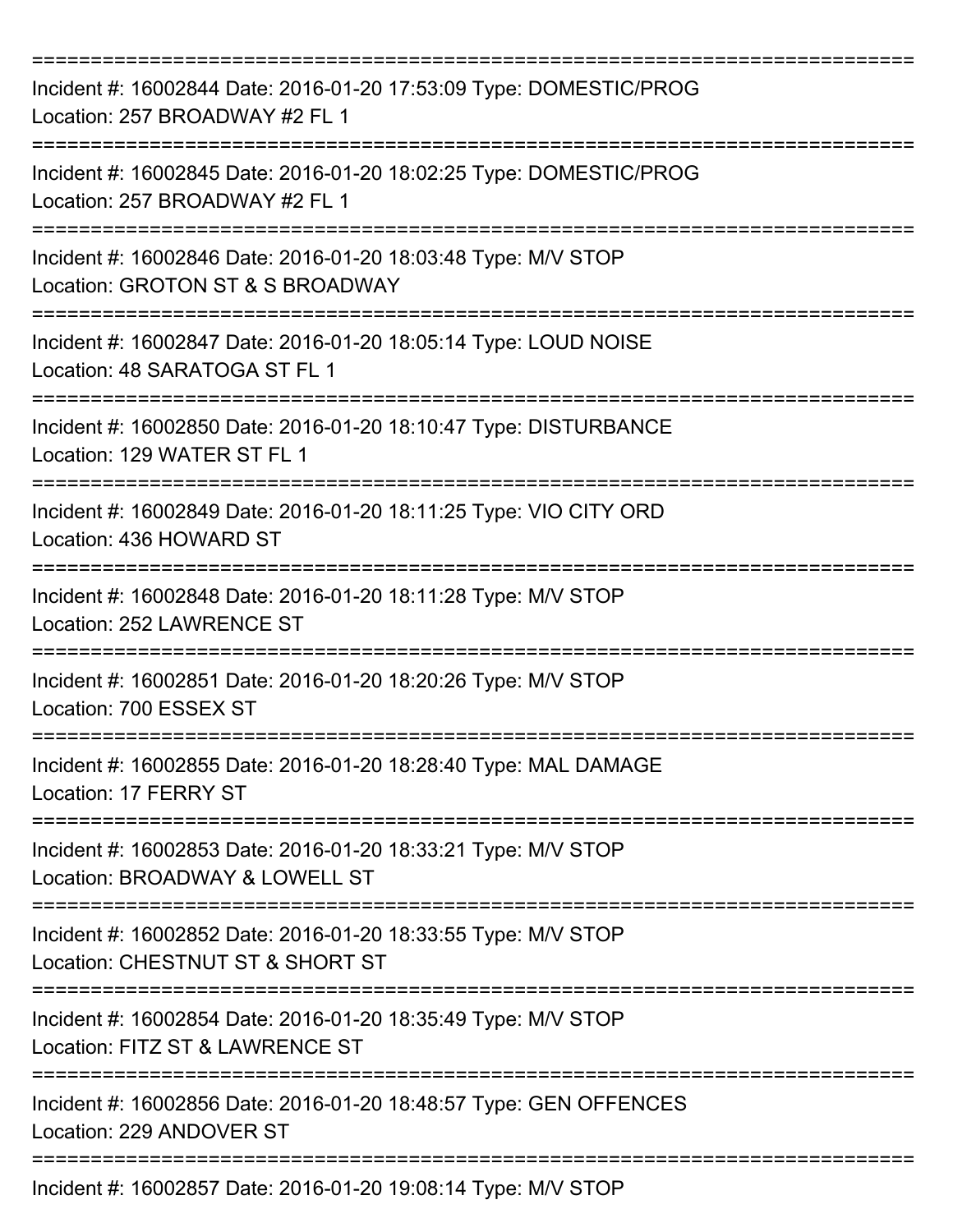| Incident #: 16002858 Date: 2016-01-20 19:17:29 Type: DOMESTIC/PAST<br>Location: 208 WILLOW ST                                     |
|-----------------------------------------------------------------------------------------------------------------------------------|
| Incident #: 16002859 Date: 2016-01-20 19:23:39 Type: M/V STOP<br>Location: CHESTNUT ST & LAWRENCE ST                              |
| Incident #: 16002861 Date: 2016-01-20 19:44:06 Type: ALARMS<br>Location: 68 KENDALL ST                                            |
| Incident #: 16002860 Date: 2016-01-20 19:44:09 Type: M/V STOP<br>Location: HAMPSHIRE ST & MYRTLE ST                               |
| Incident #: 16002862 Date: 2016-01-20 19:51:52 Type: ALARM/HOLD<br>Location: CARIBE CALLING CENTER / 105 JACKSON ST               |
| :=======================<br>Incident #: 16002863 Date: 2016-01-20 20:00:32 Type: SUICIDE ATTEMPT<br>Location: 112 FARNHAM ST FL 2 |
| Incident #: 16002864 Date: 2016-01-20 20:01:19 Type: M/V STOP<br>Location: HAVERHILL ST & WEST ST                                 |
| Incident #: 16002865 Date: 2016-01-20 20:08:00 Type: M/V STOP<br>Location: ALLSTON ST & HIGH ST                                   |
| Incident #: 16002866 Date: 2016-01-20 21:14:24 Type: DISTURBANCE<br>Location: ANDOVER ST & S BROADWAY                             |
| Incident #: 16002867 Date: 2016-01-20 21:19:53 Type: M/V STOP<br>Location: ANDOVER ST & S BROADWAY                                |
| Incident #: 16002868 Date: 2016-01-20 21:30:18 Type: MEDIC SUPPORT<br>Location: 143 SOUTH UNION                                   |
| Incident #: 16002869 Date: 2016-01-20 21:50:12 Type: ASSSIT OTHER PD<br>Location: 11 LOWELL ST                                    |
| Incident #: 16002870 Date: 2016-01-20 22:07:55 Type: M/V STOP<br>Location: 46 AMESBURY ST                                         |
| Incident #: 16002871 Date: 2016-01-20 22:09:13 Type: SUS PERS/MV                                                                  |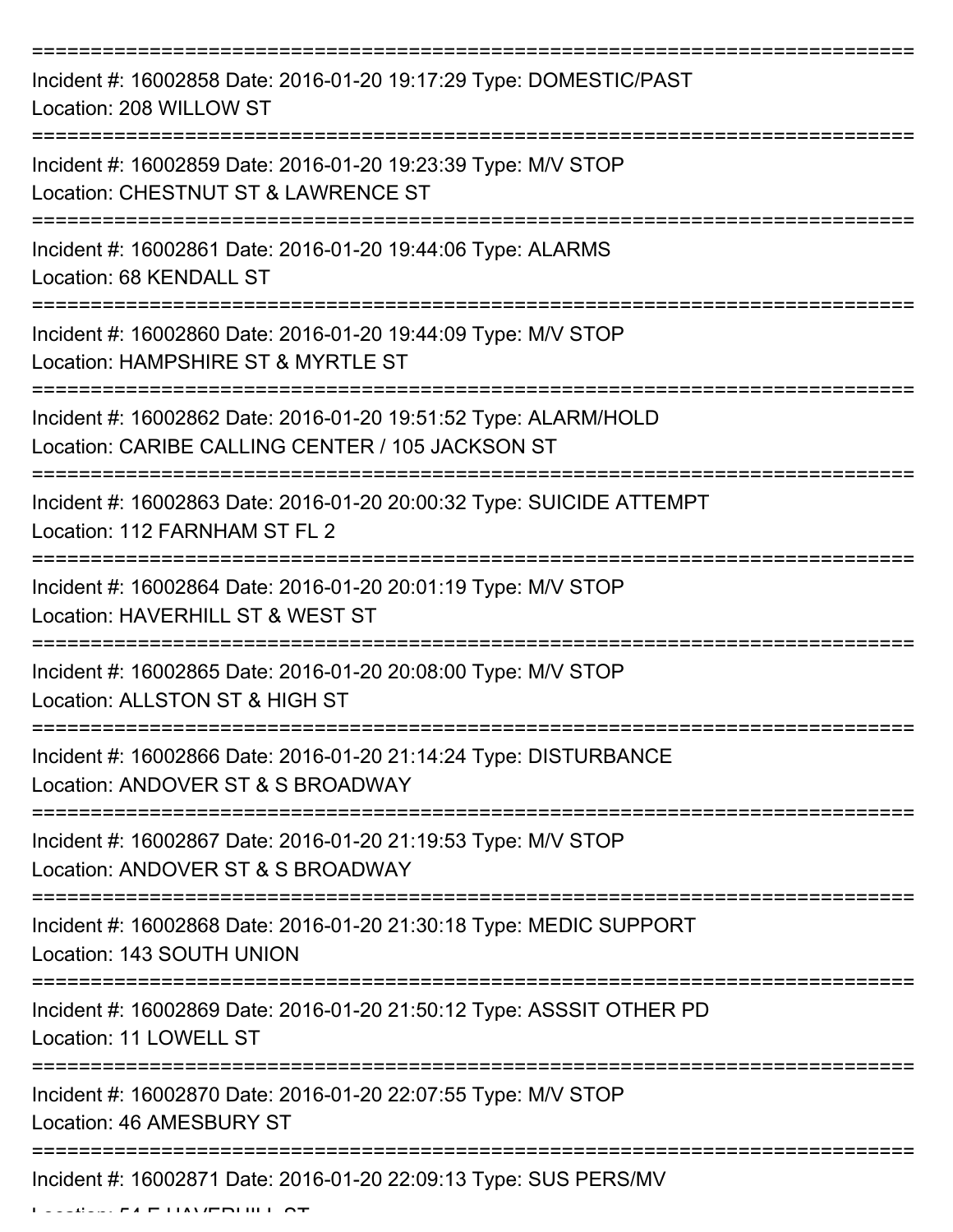| Incident #: 16002872 Date: 2016-01-20 22:12:46 Type: ALARM/BURG<br>Location: 96 E HAVERHILL ST                         |
|------------------------------------------------------------------------------------------------------------------------|
| Incident #: 16002875 Date: 2016-01-20 22:13:41 Type: TOW OF M/V<br>Location: LAWRENCE BOYS + GIRLS CLUB / 136 WATER ST |
| Incident #: 16002873 Date: 2016-01-20 22:14:13 Type: LOUD NOISE<br>Location: 175 BOXFORD ST                            |
| Incident #: 16002874 Date: 2016-01-20 22:14:34 Type: DOMESTIC/PAST<br>Location: 9 WINSLOW PL                           |
| Incident #: 16002876 Date: 2016-01-20 22:21:45 Type: M/V STOP<br>Location: MARKET ST & PARKER ST                       |
| Incident #: 16002877 Date: 2016-01-20 22:42:59 Type: M/V STOP<br>Location: BROADWAY & CROSS ST                         |
| Incident #: 16002878 Date: 2016-01-20 22:47:06 Type: WARRANT SERVE<br>Location: 21 BYRON AV                            |
| Incident #: 16002879 Date: 2016-01-20 22:47:56 Type: DOMESTIC/PROG<br>Location: 21 E HAVERHILL ST                      |
| Incident #: 16002880 Date: 2016-01-20 22:53:42 Type: ALARMS<br>Location: WEATHERBEE SCHOOL / 75 NEWTON ST              |
| Incident #: 16002881 Date: 2016-01-20 22:55:32 Type: ALARMS<br>Location: SUBWAY / 360 BROADWAY                         |
| Incident #: 16002882 Date: 2016-01-20 22:57:43 Type: SUS PERS/MV<br>Location: AMES ST & HAVERHILL ST                   |
| Incident #: 16002883 Date: 2016-01-20 23:30:28 Type: SUS PERS/MV<br>Location: LOWELL ST & OXFORD ST                    |
| Incident #: 16002884 Date: 2016-01-20 23:38:25 Type: FIGHT<br>Location: 22 HOLLY ST                                    |
|                                                                                                                        |